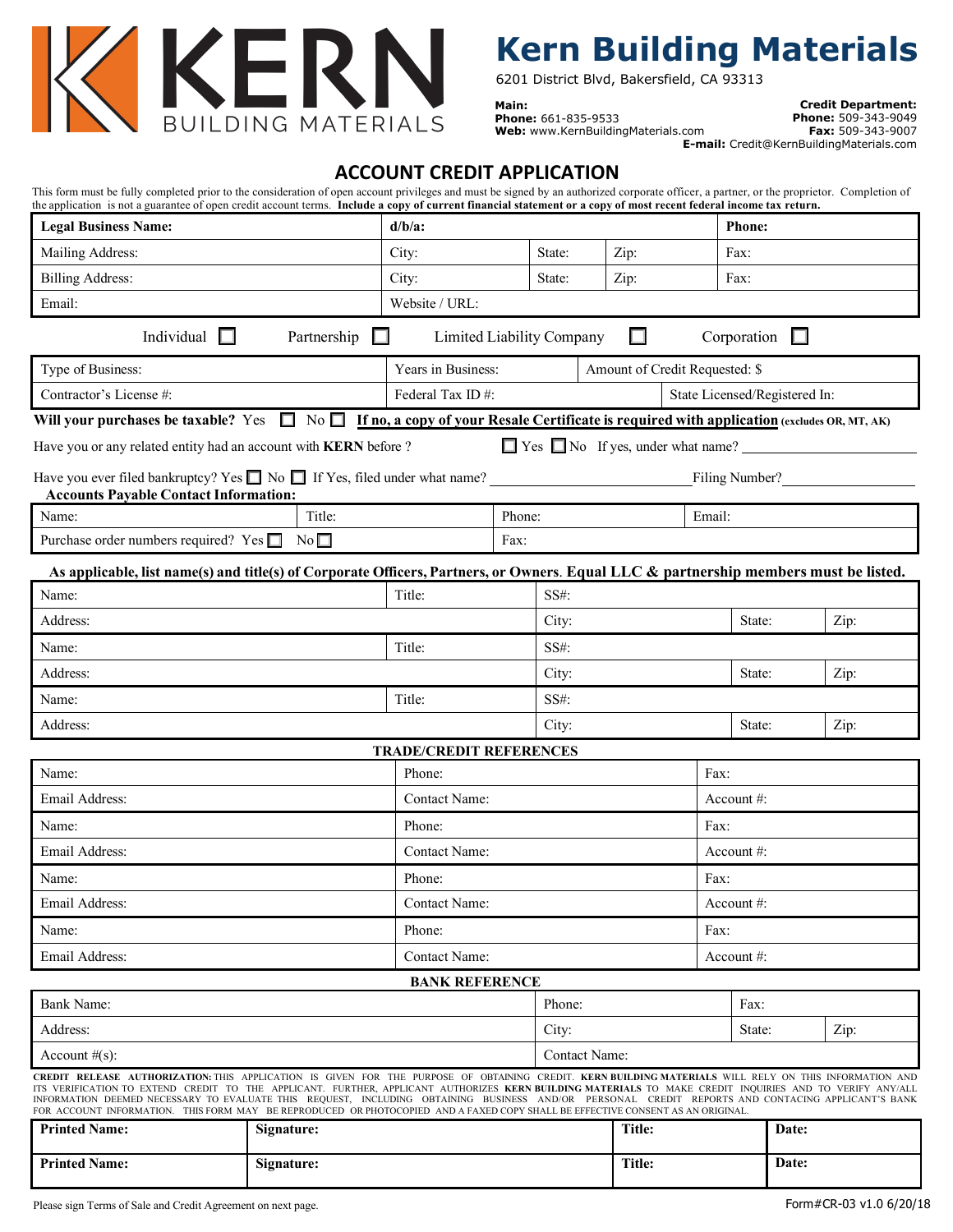#### **TERMS OF SALE AND CREDIT AGREEMENT**

All parties hereby agree that all purchases made are subject to the following terms and conditions, and any terms and conditions stated on any warranty or invoices. For purposes of this agreement, the applicant will be referred to as "customer."

- 1. Customer agrees that payment for all sales of goods and services will be according to the terms stated on **KERN Building Materials**' invoice for said sale and/or the attached Terms & Conditions of Sale, and customer agrees to be bound by all the terms and conditions contained thereon/therein. No terms or conditions of a purchase order or similar document submitted to **KERN Building Materials** by the customer shall supersede those terms defined on **KERN Building Materials'** invoice and/or Terms & Conditions of Sale unless agreed to in writing by an authorized agent of **KERN Building Materials**.
- 2. Should customer default in any payment(s), **KERN Building Materials** shall have the right, without notice to customer, to declare all invoice amounts due and payable, and may, at its option, suspend customer's account, place account on a cash basis, and terminate unfilled orders or discontinue deliveries until all past due payments are made and adequate assurance of customer's financial ability to perform all of its obligations to **KERN Building Materials** is received. Credit and terms are granted at the sole discretion of **KERN Building Materials** and may be changed at any time without notice.
- 3. Customer agrees to pay to **KERN Building Materials**, upon demand, all costs and expenses, including, without limitation, all attorneys' fees and court costs incurred by **KERN Building Materials** in connection with the enforcement or collection of customer's account. All such costs and expenses shall bear interest at the rate of eighteen percent (18%) per annum. This provision shall apply whether or not a lawsuit is commenced in bankruptcy court or on appeal.
- 4. This agreement shall be governed by the internal laws of the State of Washington. Venue for any action or suit brought against customer by **KERN Building Materials** may be brought in any court located in Spokane County or where the customer resides, at the option of **KERN Building Materials**.
- 5. Customer warrants that all of the information contained in this application is true, correct and complete to the best of their knowledge and belief, and that the undersigned is an authorized representative of the customer with the authority to enter into contractual agreements.

| Drinton<br>$\mathbf{v}$<br><b>Name:</b> | $\sim$<br><b>Signature:</b> | Title: | Date: |
|-----------------------------------------|-----------------------------|--------|-------|
|                                         |                             |        |       |

#### **GUARANTY**

In consideration for **KERN Building Materials** extending credit to customer / applicant, and as a condition precedent to the approval and acceptance of customer's/applicant's application for credit, the guarantor(s), jointly and severally, unconditionally and personally promise and guarantee the payment of any sum or balance that may accrue to **KERN Building Materials**, its successors, or its assigns.

This guaranty is absolute, unconditional, continuing, direct, and an immediate guaranty of payment, not just of collection. It is not conditioned upon or limited by or in any other way affected by (a) any attempt by **KERN Building Materials** to pursue its rights against customer/applicant; (b) any attempt by **KERN Building Materials** to pursue its rights against any of customer's/applicant's real or personal property; (c) any action taken or not taken by **KERN Building Materials**; (d) the invalidity or unenforceability of any provision of the Terms of Sale and Credit Agreement; or (e) any defense asserted or claimed by customer/applicant with respect to customer's/applicant's obligations, including, but not limited to, failure or lack of consideration, breach of warranty, fraud, payment, accord and satisfaction, statute of frauds, bankruptcy, insolvency, or statute of limitations. The obligations of the guarantor under this guaranty shall not be subject to any counterclaim, set off, reduction, or defense based upon any claim that the guarantor may have against customer/applicant or **KERN Building Materials**.

The guarantor will pay the attorneys' fees and costs, collection fees and commissions (commission amount not to exceed 50% of the amount unpaid), court costs, and any other expenses incurred (whether such fees, costs and expenses are incurred before an action or proceeding is filed, before trial, or after trial) by **KERN Building Materials** or any of its affiliates prior to, during, on appeal from, or after any action, or proceeding for the enforcement of this guaranty agreement, regardless of whether an action or proceeding is commenced. Without limiting the generality of the foregoing, guarantor will pay any attorneys' fees or costs of **KERN Building Materials** or any of its affiliates incurred in connection with any bankruptcy case or proceeding of the guarantor or customer/applicant. Each guarantor waives any and all defenses by reason of any extension of time granted for payment of the obligation by customer, or by taking or releasing any collateral of the customer/applicant.

The incurrence of any one or more of the following events shall constitute an "Event of Default" under this guaranty: (a) the failure of the guarantor to pay any of the guarantor's obligations; (b) the failure of the guarantor or customer/applicant to perform, observe, or comply with any agreement, covenant, or promises made under this guaranty, or under the terms of the Terms of Sale and Credit Agreement; (c) the appearance of any Event of Default under the Terms of Sale and Credit Agreement; (d) the determination in good faith by **KERN Building Materials** that a material adverse change has occurred in the financial condition of customer/applicant or guarantor; (e) the determination in good faith by **KERN Building Materials** that any security for customer's/applicant's obligations is inadequate; (f) the determination in good faith by **KERN Building Materials** that the prospect of payment of any guarantor's obligations is not impaired for any reason; or (g) the death of customer/applicant or any guarantor who is a natural person.

This guaranty binds and inures to the benefit of the parties and their heirs, successors, and assigns. This guaranty agreement shall be governed by the internal laws of the State of Washington, with reference to conflicts of laws.

In the event of default by customer/applicant, and at the election of **KERN Building Materials**, venue for any action or suit brought against customer/applicant by **KERN Building Materials** may be brought in any court located in Spokane County or where the customer resides, at the option of **KERN Building Materials**.

**KERN Building Materials** shall not be required to exhaust any remedy against the customer/applicant prior to proceeding against the guarantor. The guarantor waives any presentment, demand or performance, notice of nonperformance, notice of sale, delivery of goods, nonpayment at maturity, extension granted, protest, notice of protest, notice of dishonor, notice of acceptance of this guarantor and/or the notice of creation of additional indebtedness.

**KERN Building Materials** and customer/applicant hereby agree not to elect a trial by jury of any issue triable by right by jury, and waive trial by jury in any action or proceeding to which **KERN Building Materials** and customer/applicant may be parties, arising out of or in connection with or in any way pertaining to this agreement. It is understood and agreed that this waiver constitutes a waiver of trial by jury of all claims against all parties to such actions or proceedings, including claims against parties who are not parties to this agreement. **KERN Building Materials** is hereby authorized to submit this agreement to any court having jurisdiction over the subject matter of any litigation to serve as conclusive evidence of such waiver of right to trial by jury.

This guaranty imposes significant legal liability upon the guarantor. The undersigned has carefully read the foregoing continuing, absolute, and unconditional guaranty, and fully understands the content thereof.

I hereby consent to the grant of the guaranty in the above Guaranty.

#### **ORAL AGREEMENTS OR ORAL COMMITMENTS TO LOAN MONEY, EXTEND CREDIT, OR TO FORBEAR FROM ENFORCING REPAYMENT OF A DEBT ARE NOT ENFORCEABLE UNDER WASHINGTON LAW.**

IN WITNESS WHEREOF, the guarantor has duly executed this guaranty as of the date set forth next to the guarantor's signature.

| <b>Owner / Officer Printed Name:</b> | <b>Owner / Officer Signature:</b> | Date: |
|--------------------------------------|-----------------------------------|-------|
| <b>Owner / Officer Printed Name:</b> | <b>Owner / Officer Signature:</b> | Date: |